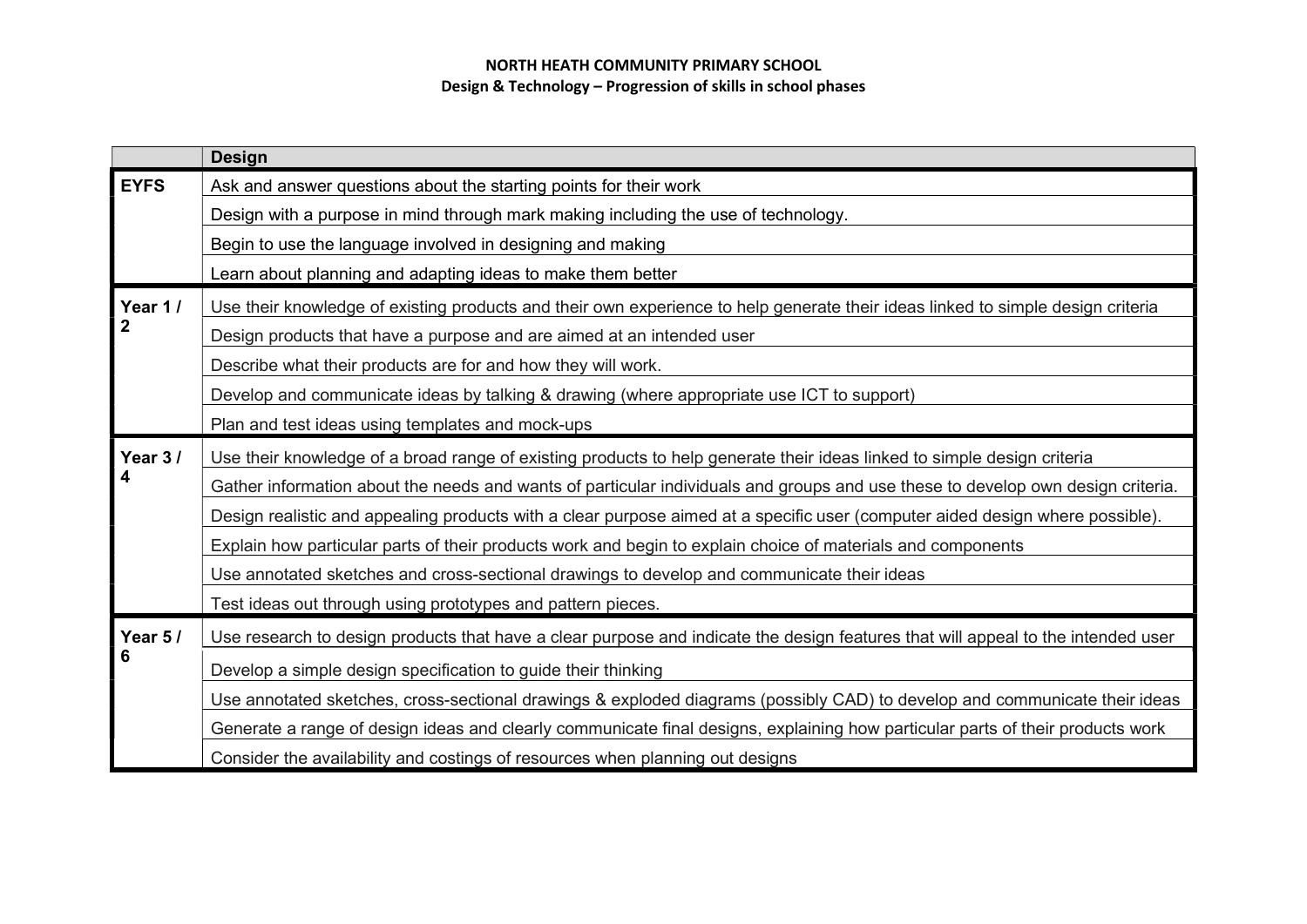|                         | <b>Make</b>                                                                                                             |
|-------------------------|-------------------------------------------------------------------------------------------------------------------------|
| <b>EYFS</b>             | Begin to make their designs                                                                                             |
|                         | Begin to build structures, exploring how they can be made stronger, stiffer and more stable                             |
|                         | With help mark out, cut and shape a range of materials                                                                  |
|                         | Fold, cut, tear paper and card                                                                                          |
|                         | Explore using tools safely                                                                                              |
|                         | Begin to assemble, join and combine materials and components together                                                   |
|                         | Construct with a purpose in mind                                                                                        |
| Year 1/<br>$\mathbf{2}$ | With support, follow a simple plan or recipe                                                                            |
|                         | Begin to select from a range of hand tools and equipment, such as scissors, graters, zesters, safe knives, juicer       |
|                         | Select from a range of materials, textiles and components according to their characteristics                            |
|                         | Follow procedures for safety and hygiene                                                                                |
|                         | With help, measure and mark out                                                                                         |
|                         | Cut, shape and score materials with some accuracy                                                                       |
|                         | Assemble, join and combine materials, components or ingredients                                                         |
|                         | Use a basic running stich                                                                                               |
|                         | Begin to use simple finishing techniques to improve the appearance of their product, such as adding simple decorations. |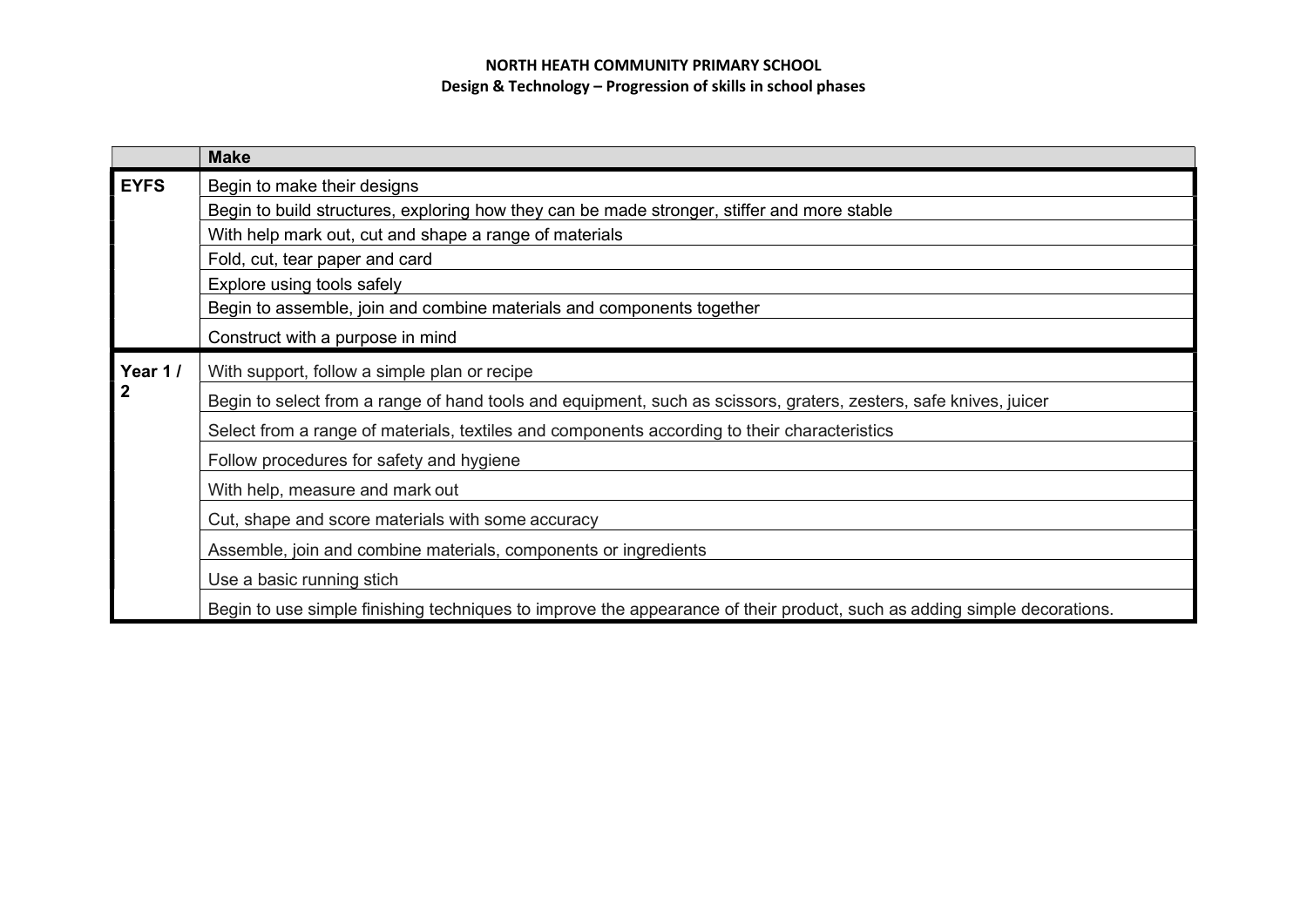| Year 3/ | With growing confidence, carefully select from a range of tools and equipment, explaining their choices                              |
|---------|--------------------------------------------------------------------------------------------------------------------------------------|
| 4       | Order the main stages of making                                                                                                      |
|         | Select from a range of materials and components according to their functional properties and aesthetic qualities                     |
|         | Use a wider range of materials and components eg construction materials and kits, textiles and mechanical & electrical<br>components |
|         | With growing independence, measure and mark out to the nearest cm and millimetre                                                     |
|         | Cut, shape and score materials with some degree of accuracy                                                                          |
|         | Assemble, join and combine material and components with some degree of accuracy                                                      |
|         | Learn and practice a range of stitches for sewing                                                                                    |
|         | Begin to select and use finishing techniques to improve the appearance of a product                                                  |
|         | Follow procedures for safety and hygiene                                                                                             |
| Year 5/ | Independently plan by suggesting what to do next                                                                                     |
|         | With growing confidence, select from a wide range of tools and equipment, explaining their choices                                   |
|         | Select from a range of materials and components according to their functional properties and aesthetic qualities                     |
|         | Create step-by-step plans as a guide to making                                                                                       |
|         | Independently take exact measurements and mark out, to within 1 millimetre                                                           |
|         | Use a full range of materials and components, including construction materials and kits, textiles, and mechanical components         |
|         | Cut a range of materials with precision and accuracy                                                                                 |
|         | Shape and score materials with precision and accuracy                                                                                |
|         | Assemble, join and combine materials and components with accuracy                                                                    |
|         | Join textiles using a greater variety of stitches, such as backstitch, whip stitch, blanket stitch                                   |
|         | Refine the finish using techniques to improve the appearance of their product                                                        |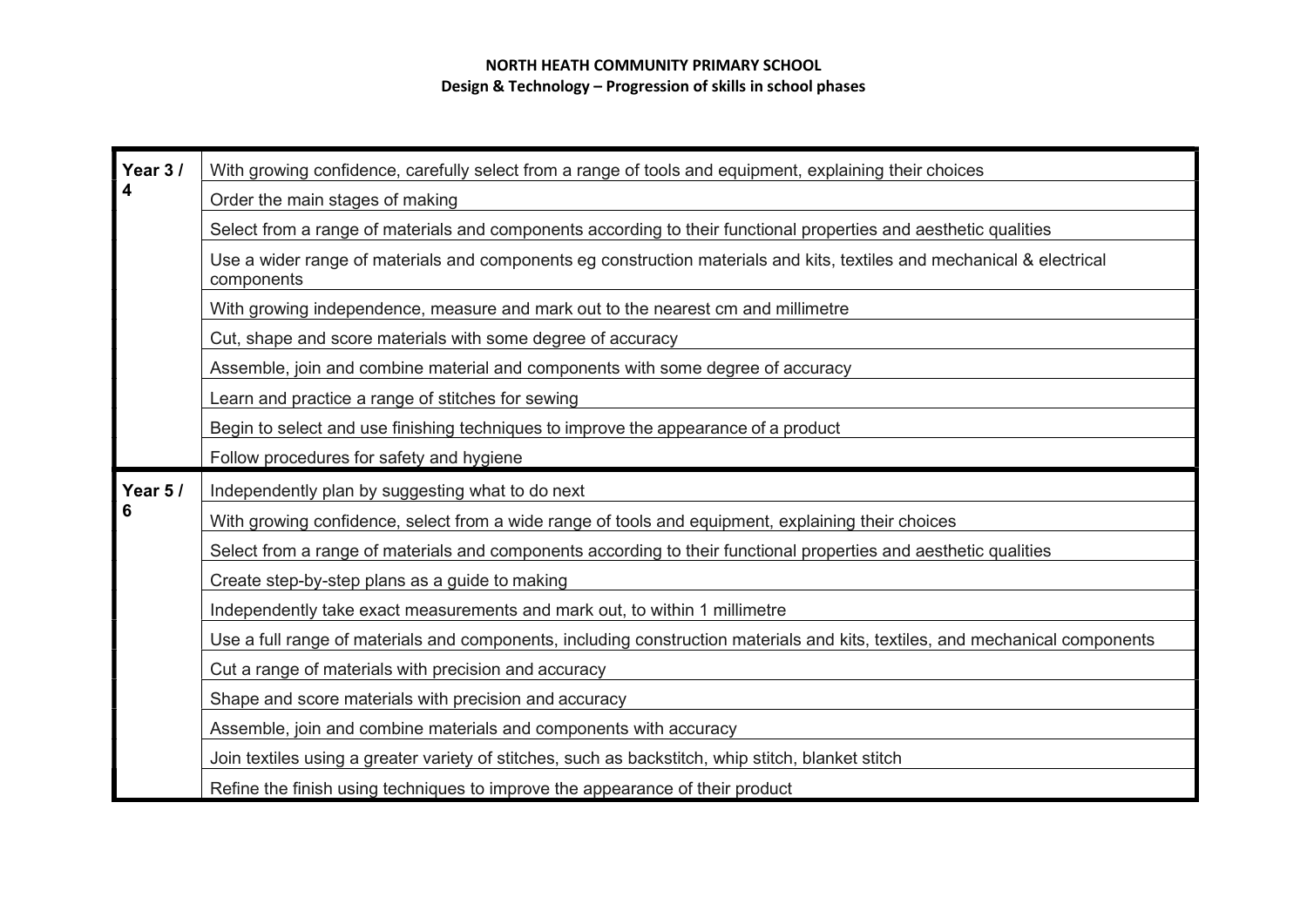|                 | <b>Evaluate</b>                                                                                                                                                                              |
|-----------------|----------------------------------------------------------------------------------------------------------------------------------------------------------------------------------------------|
| <b>EYFS</b>     | Say what they like and don't like about their product and explain why                                                                                                                        |
|                 | Identify what they might change in their product or develop in their future work                                                                                                             |
|                 | Begin to talk about changes made during the making process                                                                                                                                   |
| <b>Year 1/2</b> | Explore and evaluate existing products mainly through discussions, comparisons and simple written evaluations                                                                                |
|                 | Talk about their design ideas and what they are making                                                                                                                                       |
|                 | As they work, start to identify strengths and possible changes they might make to refine their existing design                                                                               |
|                 | Evaluate their products and ideas against their simple design criteria                                                                                                                       |
| Year 3/<br>4    | Explore and evaluate existing products, explain the purpose of the product, by whom and when it was designed, sustainability<br>and whether it is designed well to meet the intended purpose |
|                 | Explore what materials/ingredients products are made from and suggest reasons for this                                                                                                       |
|                 | Consider their design criteria as they make progress and be willing to alter their plans                                                                                                     |
|                 | Evaluate their product against their original design criteria                                                                                                                                |
| Year 5/<br>6    | Complete detailed competitor analysis of other products on the market (including how much products cost to make, how<br>innovative they are, how sustainable the materials are)              |
|                 | Investigate and analyse what impact products have beyond their intended purpose                                                                                                              |
|                 | Critically evaluate the quality of design, manufacture and fitness for purpose of products as they design and make                                                                           |
|                 | Evaluate their ideas and products against the original design criteria, making changes as needed                                                                                             |